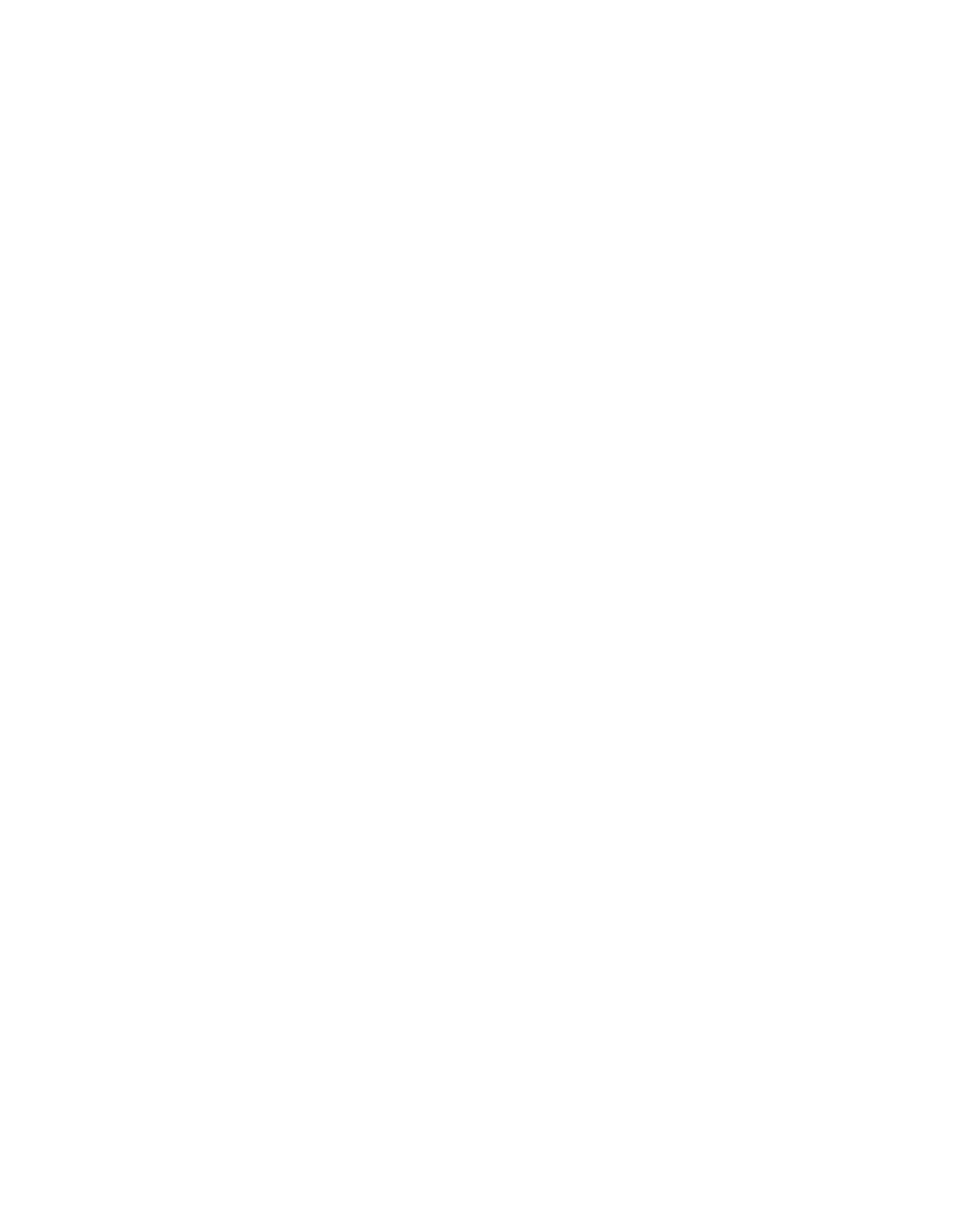#### **A MESSAGE FROM THE VICE CHAIRS . . .**

e are pleased to present *A Strategic Framework*, updated and adopted by the President's Council on Integrity and Efficiency (PCIE) and the Executive Council on Integrity and Efficiency (ECIE) on December 14, 2004, at the Councils' respective meetings. This document provides the mission, vision, goals, and objectives for the Councils to follow over the next five years. W

> The success of the PCIE and ECIE in achieving the ambitious goals and objectives set out in this framework relies on the cooperation and coordination between and among their members. The membership of each Council is predominately Inspectors General. As such, the Inspectors General must balance their individual responsibilities to their agency with the expectations established under the Executive Order creating the two Councils. The PCIE and ECIE members view both sets of responsibilities as critical to the efficiency and effectiveness of the Federal government and remain advocates for efforts to improve government efficiency and integrity.

> *A Strategic Framework* is one such effort. We have accomplished many things and look forward to meeting new challenges in the years ahead.

Gaston L. Gianni, Jr. Barry R. Snyder *Vice Chair, PCIE Vice Chair, ECIE* 

**December 14, 2004**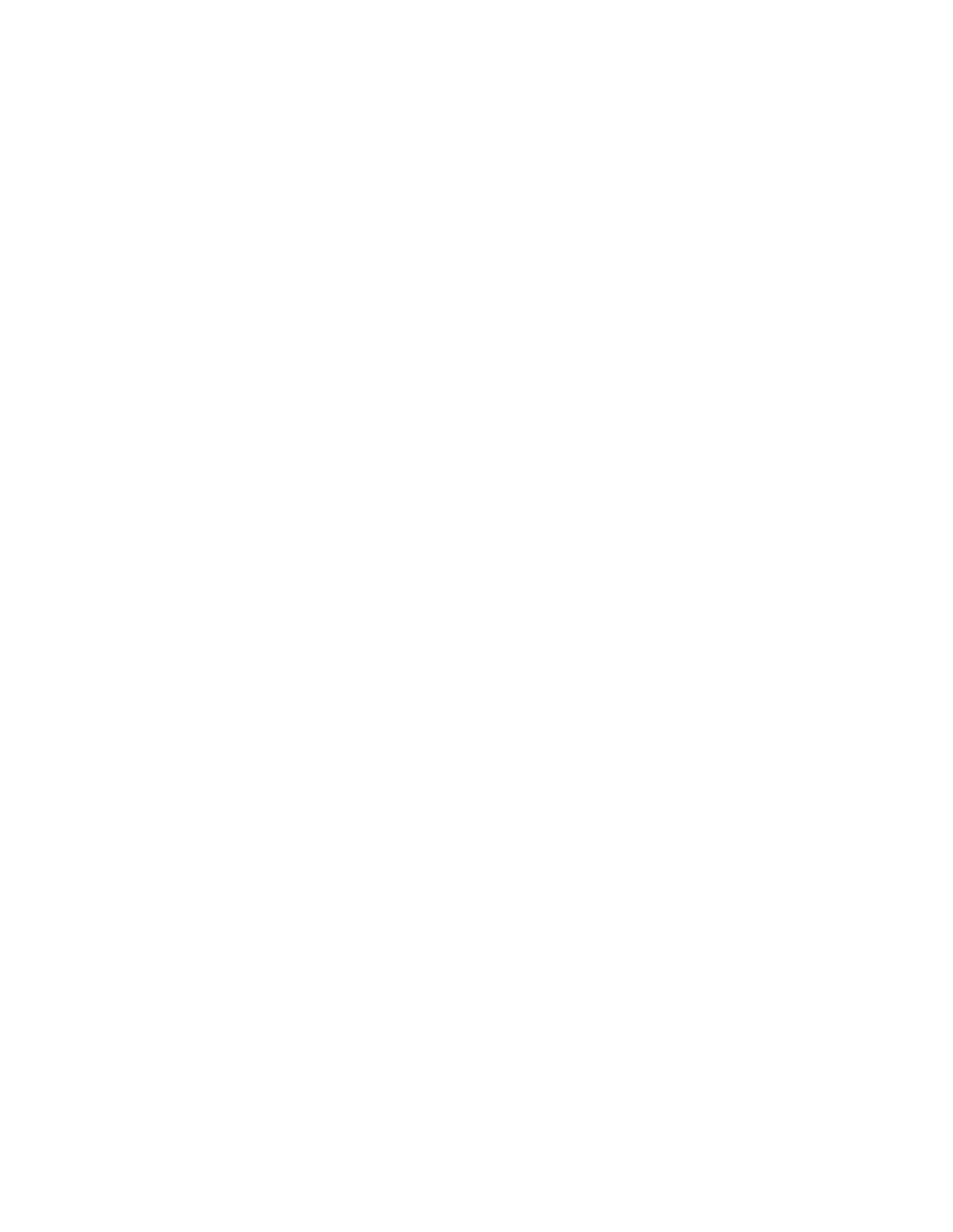# A Strategic Framework **2005–2010**

#### **VISION**

The President's Council on Integrity and Efficiency (PCIE) and Executive Council on Integrity and Efficiency (ECIE) will be viewed as effective and influential forces within the Federal government. Members of the Councils individually and collectively will identify vulnerabilities in government programs and operations and recommend needed performance and management improvements. Members of the Councils are also seen as leaders in efforts to prevent and detect fraud, waste, and abuse, and promote integrity, accountability, and excellence throughout government.

#### **MISSION**

Our mission is to (1) identify, review, and discuss areas in Federal programs and operations that are vulnerable to fraud, waste, and abuse; develop plans for coordinated, governmentwide activities addressing such vulnerabilities; and promote economy and efficiency in Federal programs and operations; and (2) develop policies to help maintain a corps of well-trained and highly skilled OIG staff members.

#### **GOALS** -**OBJECTIVES** - **STRATEGIES**

The PCIE and ECIE have established four goals to define the Inspector General (IG) community's strategic direction. Each goal has objectives that expand on the work that needs to be accomplished and strategies that articulate their implementation.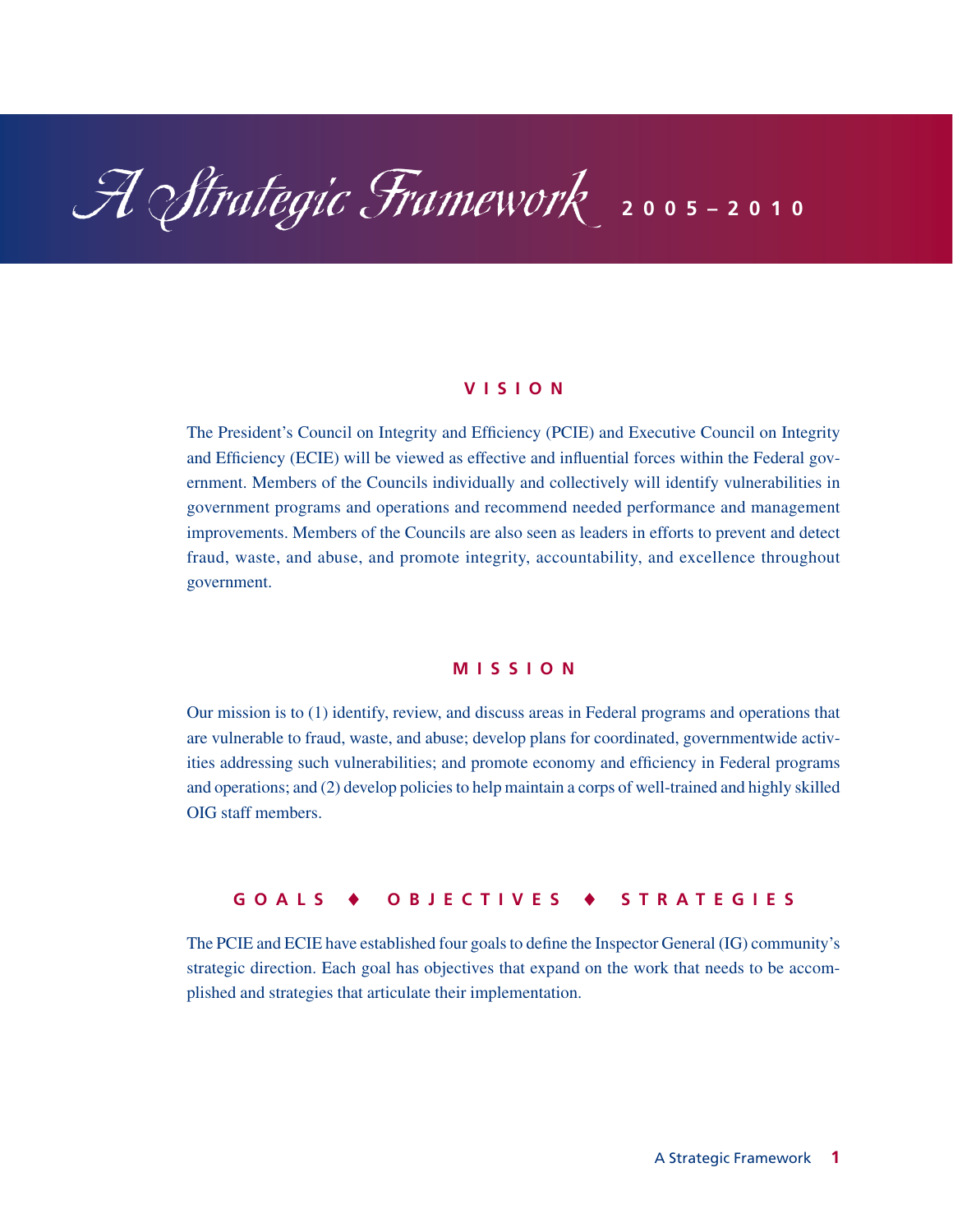

#### **GOAL I Improve Federal Programs and Operations** The PCIE and ECIE<sup>1</sup> advance activities to conduct, coordinate, and supervise audits, inspections, evaluations, and investigations; detect and prevent waste, fraud, and abuse; and promote economy, effectiveness, and efficiency. The Offices of Inspectors General (OIG) have two basic roles:

Recognizing the first of these roles, the Congress enacted, in January 2000, the *Reports Consolidation Act* requiring IGs of certain Federal agencies to annually summarize the most serious management and performance challenges facing the agency and to assess the agency's progress in addressing them. Building on this requirement, the PCIE and ECIE will identify those cross-cutting management challenges in need of attention, and assure that this information is provided to all interested parties.

to identify and report on current problems and to foster effective program management to prevent

In fulfillment of the second basic role of the OIGs, the PCIE and ECIE will make recommendations designed to help correct the identified cross-cutting management challenges and help assure the prevention of such future common vulnerabilities. Further, the Councils will continue to assess progress and gauge impact and range of their efforts to address operational and program improvements. The Executive Council<sup>2</sup>, on behalf of the PCIE and ECIE, will oversee the community's efforts to improve Federal programs and operations.

#### **OBJECTIVES**

future problems.

#### **A. Provide information on cross-cutting management challenges in need of attention from the Congress or agency management, and work with other organizations established to address them.**

**Background:** To accomplish their mission, IGs identify, assess, and recommend corrective actions for areas of vulnerability in their agency's programs and operations. Often, similar problems may be found in multiple agencies. The PCIE and ECIE can provide useful information to the executive branch and the Congress by identifying challenges and vulnerabilities that cross agency lines. There are other entities having similar interests in good government, such as the Councils comprised of the government's Chief Financial Officers (CFO) and the Chief Information Officers (CIO) as well as the Government Accountability Office (GAO). An important function of the PCIE is to communicate and coordinate with these other bodies to foster economy, efficiency, and integrity in the Federal government.

<sup>&</sup>lt;sup>1</sup>The PCIE consists of the presidentially-appointed Inspectors General and the ECIE is made up of agency-appointed Inspectors General. High-level officials in the Office of Management and Budget (OMB), Office of Special Counsel, Office of Government Ethics, Office of Personnel Management, and Federal Bureau of Investigation (FBI) participate in both Councils. Both Councils were created by executive order.

<sup>&</sup>lt;sup>2</sup> The Executive Council, with the approval of the PCIE and ECIE members and in consultation with the PCIE Chair, consists of the Vice Chairs of the PCIE and ECIE and Chairs of Committees under IG leadership. At-Large members may be added with the approval of the PCIE and ECIE membership and the Chair. *A Strategic Framework*, dated May 29, 2001, created the Executive Council.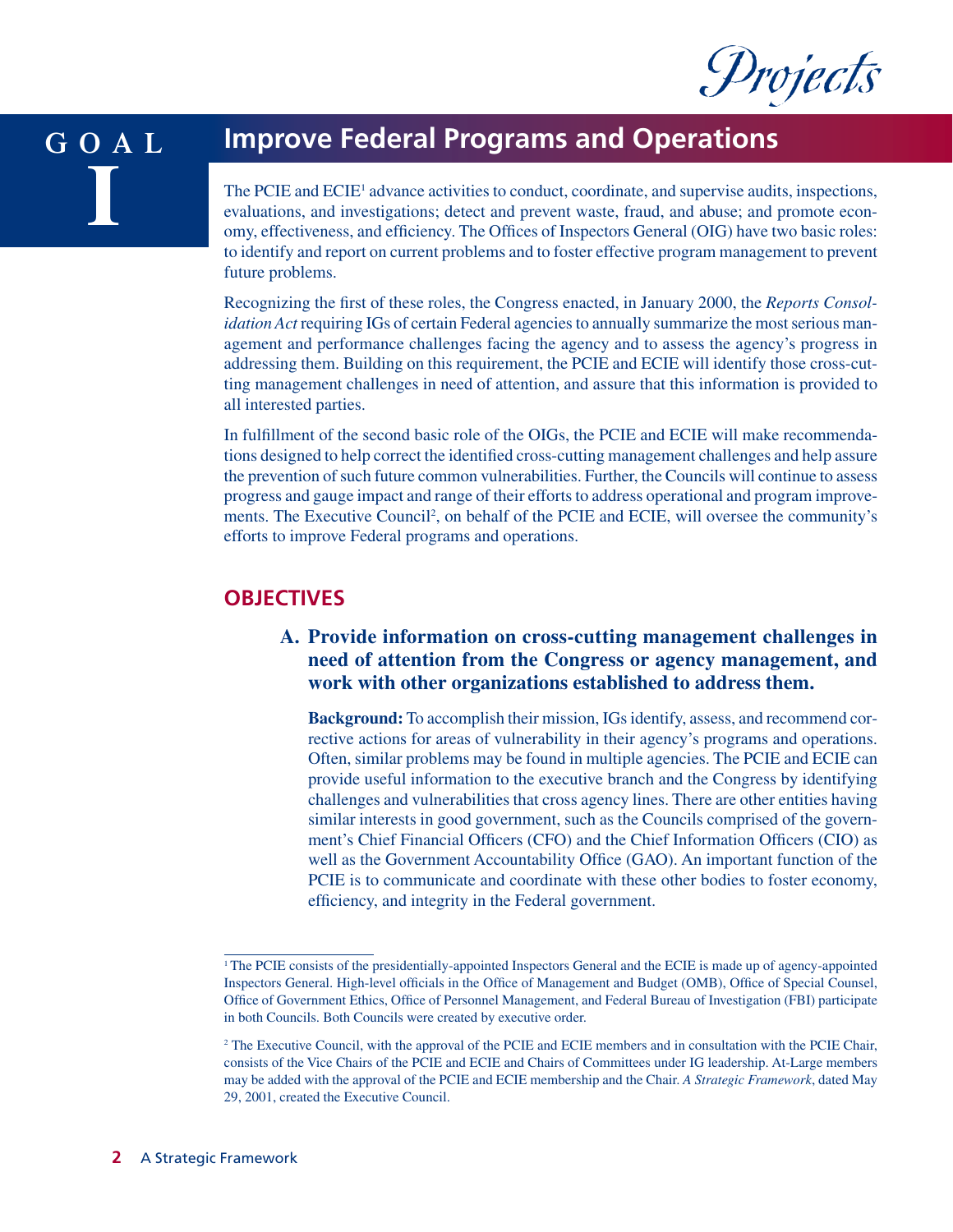#### **Strategies**

- 1. The Executive Council will continue to prepare an annual summary of the Federal government's top management challenges identified by the OIGs. The annual summary will include best practices that have been identified as a result of OIG work and management challenges affecting multiple levels of government.
- 2. The Vice Chairs will ensure that the Congress, the Administration, and other interested parties are made aware of the annual summary.
- 3. Each standing committee of the PCIE3 and ECIE will develop approaches to better coordinate and communicate with various Federal government organizations, such as the CFO Council, the CIO Council, and GAO, with the goal of improving communication and building coalitions to foster improvement in government.

#### **B. Work together to effectively address common vulnerable management challenges.**

**Background:** To improve Federal programs and operations, the PCIE and ECIE develop plans for coordinated governmentwide activities that may include interagency and individual audits, inspections, and investigation projects. In its annual report to the President, the Councils will summarize the top management challenges and OIG efforts to improve government operations, and report on multi-agency audits, investigations, or other cross-cutting work.

- 1. The Executive Council of the PCIE and ECIE will develop a biennial plan, approved by the PCIE and ECIE membership, to coordinate multi-agency reviews. Particular initiatives will be assigned to, managed, and reported on by established PCIE and ECIE standing committees. It is expected that at least one cross-cutting review will be initiated each year.
- 2. The PCIE and ECIE will continue to sponsor forums and focus groups with their members and others to collaborate on program-related issues and discuss possible solutions. These groups will also seek to identify and report on cross-cutting work performed in their subject areas and study targeted investigative initiatives.
- 3. Under the direction of the standing committees, the PCIE and ECIE will determine whether standard approaches to routine reviews are needed. As appropriate, they will promote current audit, evaluation, or inspection methods; share research; and develop and conduct special training.

<sup>&</sup>lt;sup>3</sup>The PCIE, in conjunction with the ECIE, maintains six standing committees to examine important issues and assist the Councils in their efforts to promote integrity, accountability, and excellence. The Audit, Human Resources, Inspection and Evaluation, Investigation, and Legislation Committees are chaired by an IG. The Assistant Director of the FBI's Criminal Investigative Division chairs the Integrity Committee. The ECIE has at least one member on each of the standing committees.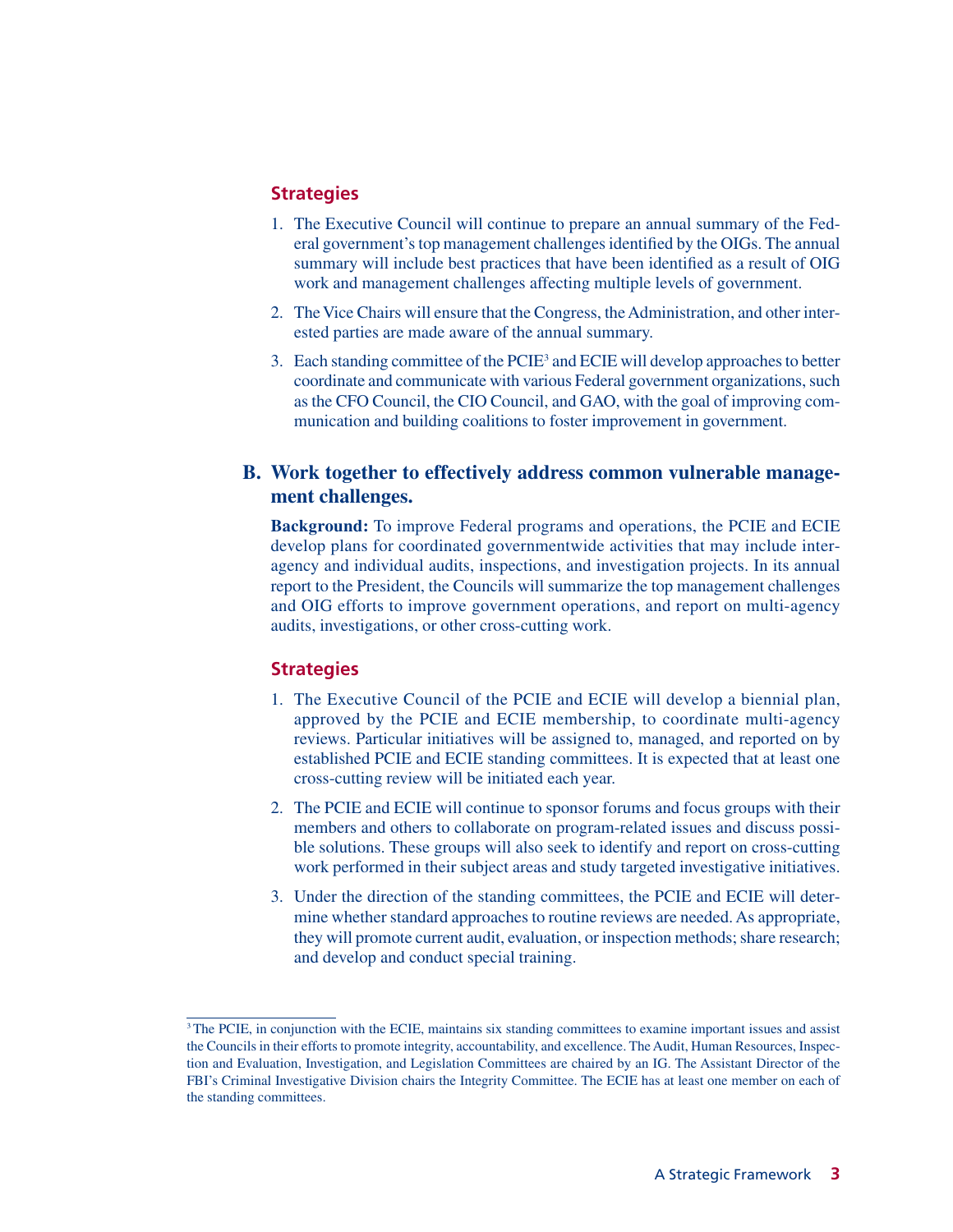Communications

## **GOAL II**

## **Communicate Reliable and Timely Information to the Congress, Federal Agencies and the Public**

To effectively communicate their mission and accomplishments, the PCIE and ECIE created the Executive Council to serve as an institutional voice. The Executive Council will continue to serve as the voice of the PCIE and ECIE to all external entities and will be responsible for accomplishing the objectives of this goal.

### **OBJECTIVES**

#### **A. Maintain a PCIE and ECIE public information function to give voice to the Councils and the OIG community.**

**Background:** In the current environment, the demand for timely and responsive information is increasing. As such, the PCIE and ECIE will continually seek opportunities to actively share the results of the community's efforts.

#### **Strategies**

- 1. Ensure that the content and design of the community's Web site (i.e., IGnet) continues to meet internal and external information needs in a timely, innovative, and useful manner.
- 2. Offer workshops to specifically targeted audiences to communicate the purpose and intent of the IG Act, the role of IGs as impartial advocates for better government, and the mission and goals of the PCIE and ECIE.

#### **B. Continue to inform and educate the Congress, Federal agencies, and the public about the Councils and OIG roles and responsibilities, initiatives, projects, accomplishments, and results.**

**Background:** A focused communication strategy is key to the effectiveness of the PCIE and ECIE. Creating opportunities to educate our stakeholders, keep them apprised of our initiatives and accomplishments, and obtain their ideas and feedback is critical for maintaining this dialogue.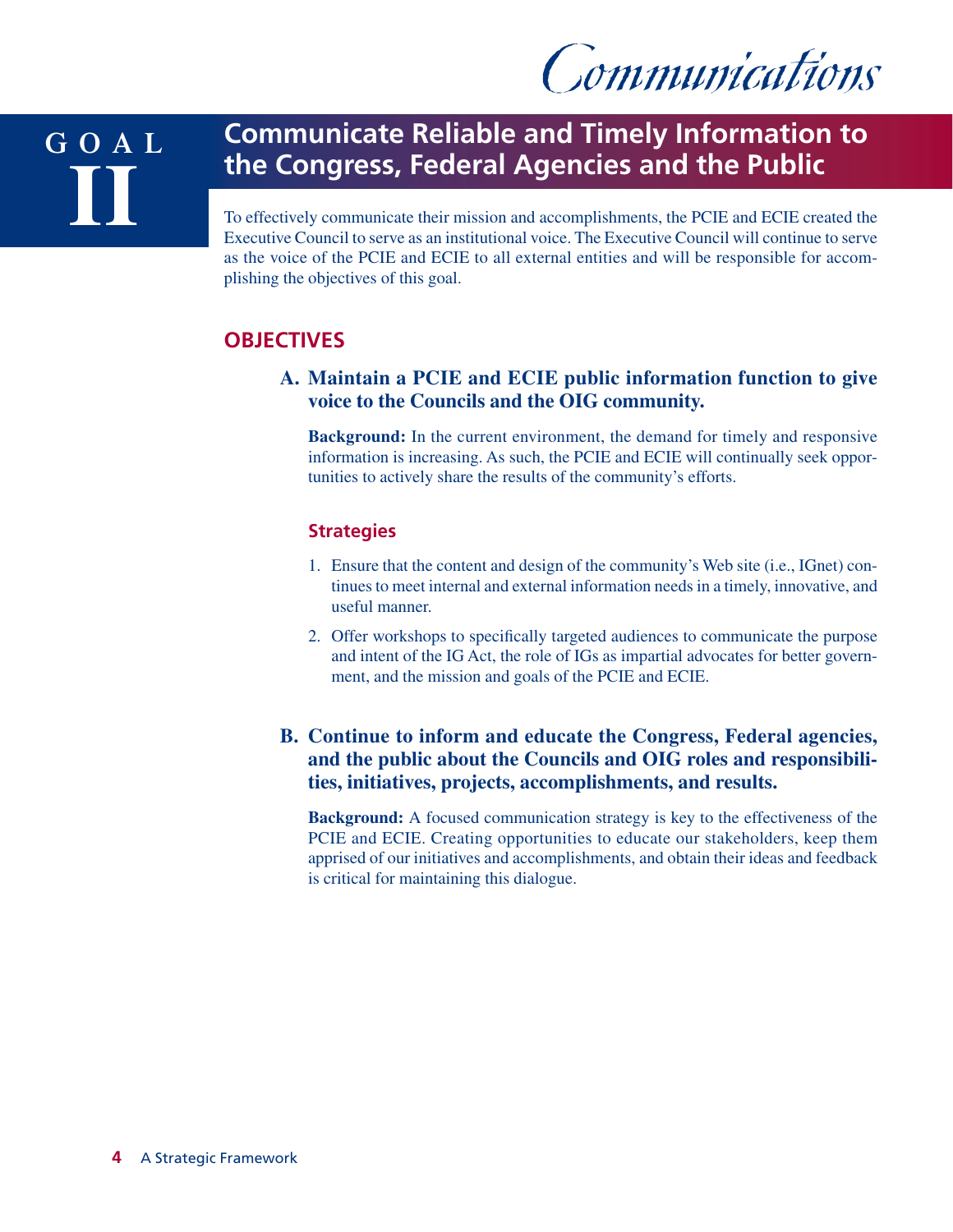- 1. Annually assess and report on the accomplishments of the PCIE and ECIE according to the goals contained in this *Framework*.
- 2. Adopt a basic orientation product for new Administration principals, new agency heads, and new members of the Congress.
- 3. Maintain the Legislative Committee as a centralized point-of-contact and liaison for the PCIE and ECIE to ensure regular and ongoing communication with congressional committees, committee staff, other congressional contacts, and GAO regarding issues of common interest, such as financial management and information technology, to the Councils and their members.
- 4. Through the Legislative Committee, continue to provide input for and receive feedback from the Congress and its committees, on legislation affecting the IG community as a whole.
- 5. Promote active participation of the PCIE and ECIE members when legislation has potential impact on the IG community as a whole, including written and oral testimony and providing comments.
- 6. Annually convene a conference of the PCIE and ECIE to collaborate on the progress made toward addressing management challenges, share information and best practices, and conduct general business.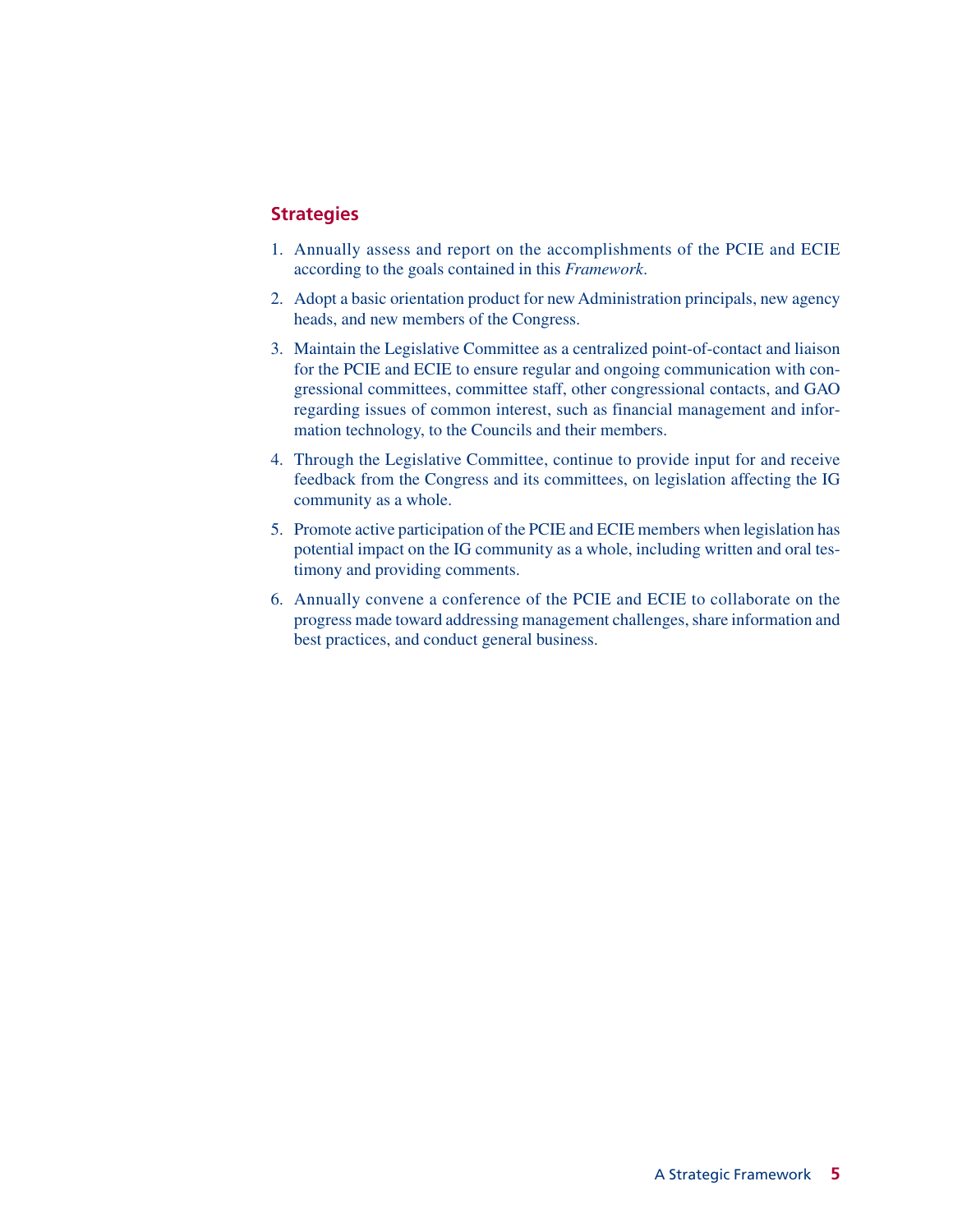Human Resources

**GOAL III**

### **Advocate and Implement Human Resource Programs to Aid in Recruiting and Retaining Highly Skilled and Well-Trained Staff**

The Human Resources Committee coordinates efforts to develop and train members of the IG community. The Committee is responsible for the following objectives designed to increase motivation and enhance productivity of the IG workforce.

#### **OBJECTIVES**

**A. To address emerging issues within the Federal government, the PCIE and ECIE will improve professional staff development programs that build upon the identified core competencies of the community in a cost effective manner.**

**Background:** Given the budget pressures on the Federal government, the OIGs are being challenged to assist their agencies to better account for the effectiveness and integrity of their agencies' programs. The PCIE and ECIE need to lead development of the internal competencies of the IG workforce in a manner that translates into improved performance and value to our client organizations and the government as a whole.

- 1. Identify competitive service providers and expand the curricula offered by the IG Auditor Training Institute and IG Criminal Investigator Academy to include leadership, management, and team skills.
- 2. Identify or develop pilot courses reflecting emerging needs of the community, such as project management, teamwork and team problem solving, and performance consulting.
- 3. Develop and sponsor leadership forums for the PCIE and ECIE to address emerging issues and leadership competencies, including current management methodologies, as described under the Government Performance and Results Act and OMB's Program Assessment Rating Tool.
- 4. Continue to pursue new personnel authorities that provide expanded flexibilities to OIGs in recruiting, developing, retaining, and recognizing staff.
- 5. Develop model recruitment materials for the IG community.
- 6. Explore options for consolidating and enhancing community training to increase training efficiency and effectiveness.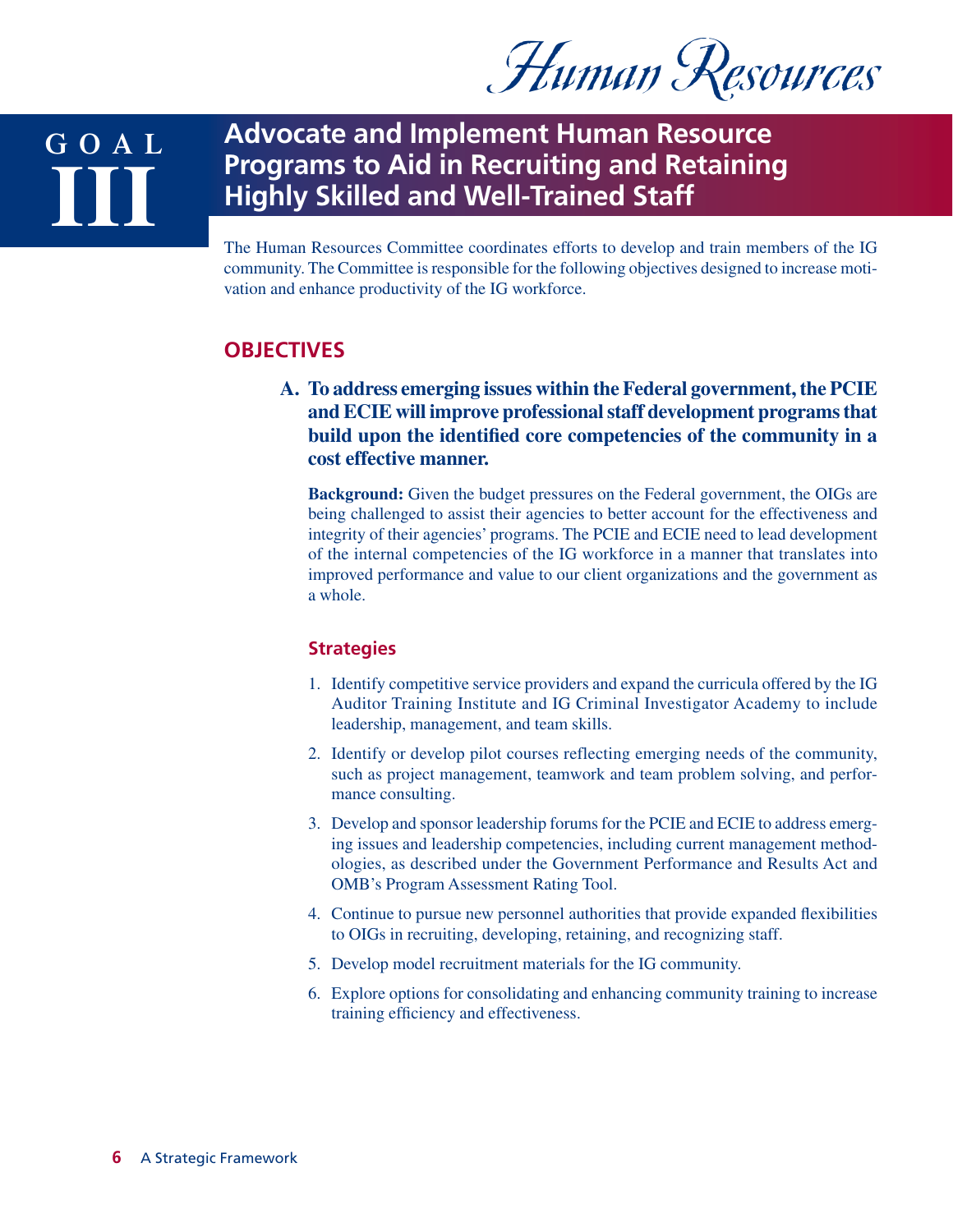#### **B. Continue to refine a 21st Century model for leadership development and succession planning programs.**

**Background:** The model for leadership development and succession planning has begun to focus on developing leadership at all levels and ensuring that the organization has the right resources and skills to deliver a quality product. Organizations must have a plan to address the accomplishment of their mission given the fluidity of staff, structures, and systems.

- 1. Institutionalize the IG Leadership Development Program by regularizing schedule and funding. Routinely assess the content and delivery to ensure the quality and relevancy of the program.
- 2. Develop a Workforce Development Model that addresses professional development and traditional succession planning concerns with the wider challenges of workforce capacity, given the emerging challenges to government programs and the dynamics of today's workforce.
- 3. Encourage IGs to consider providing rotational opportunities for cross-OIG details, and other specialized training and course work, and assess the effectiveness of the effort.
- 4. Develop measures of success for an effective human resource program that OIGs could consider using in their organizations.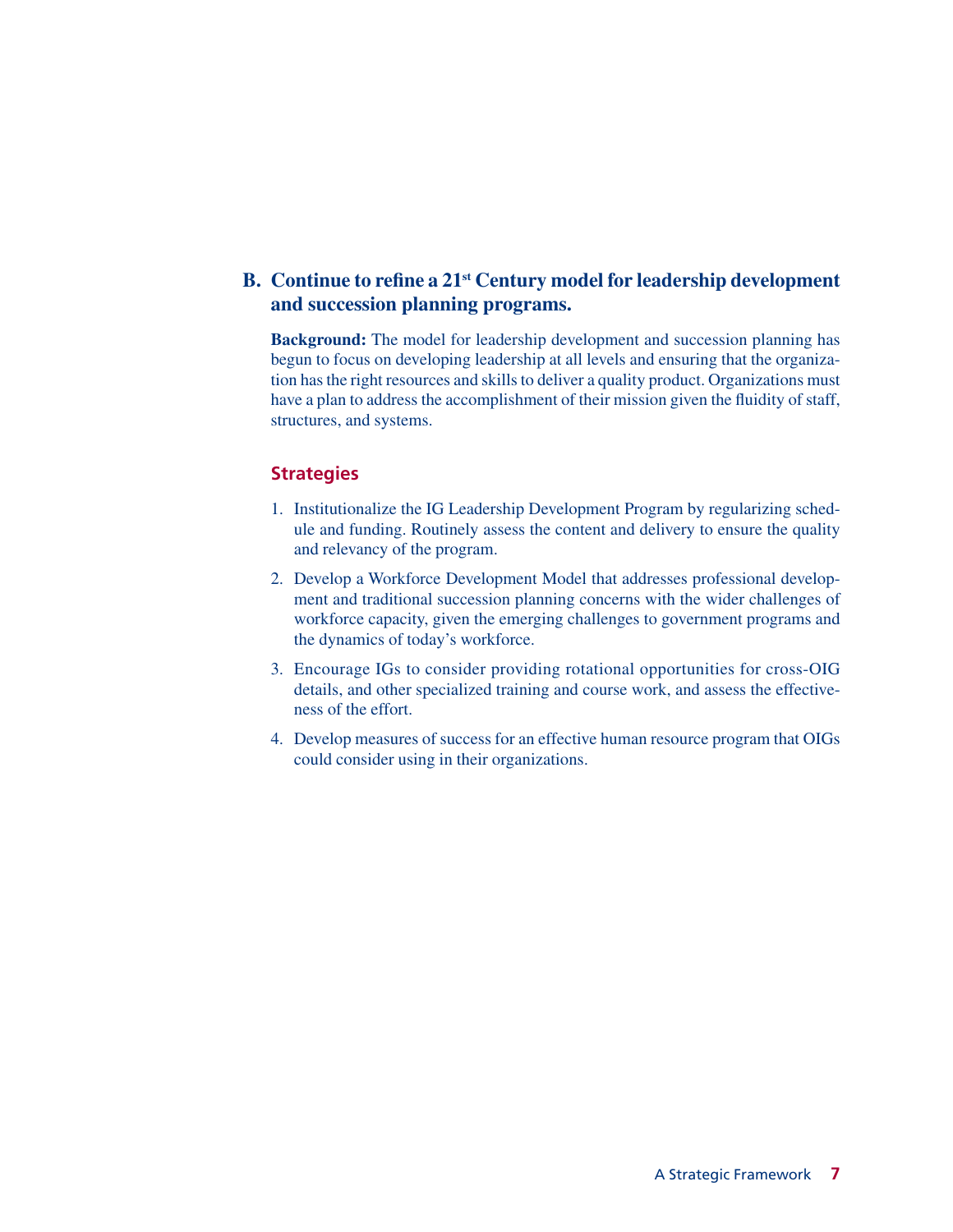**Operations** 

## **GOAL IV**

## **Foster and Advance the Effectiveness and Professionalism of the IG Community**

The PCIE and ECIE provide leadership to the IG community. The Councils reach across agency boundaries to promote professionalism and coordination among the Councils' membership and speak out on shared concerns. These concerns may involve specific IG interests or the broader goals of preventing fraud, waste, and abuse in the Federal executive branch. Unless otherwise noted, the Executive Council is responsible for accomplishing the strategies within this goal.

### **OBJECTIVES**

#### **A. Utilize the Executive Council to allow the IG community to perform in an effective and timely manner.**

**Background:** The Executive Council was established to foster and advance the effectiveness of the IG community by integrating the actions of the OIGs into a cohesive, capable voice for improving governmental programs and operations, and to increase the OIG return on investment.

#### **Strategies**

- 1. Continue to provide corporate leadership for the Councils, centralize external communications and relationships on behalf of the IG community, compile and distribute information regarding common priority areas and work projects across the IG community, and provide a long-term planning and leadership infrastructure under the sanction of the IG community.
- 2. Establish measures of success for the strategies contained in this plan for inclusion in the PCIE and ECIE annual report to the President.
- 3. Explore providing operational systems (including cross-servicing) within the IG community.
- 4. Conduct an annual awards program to recognize excellence in the IG community.

#### **B. Maintain and keep current PCIE and ECIE orientation programs for new and current IGs on issues facing the IG community.**

**Background:** By definition, the IG holds a unique position within the Federal government. While some newly appointed IGs may have experience in the IG community, others come into the position without a working knowledge of the issues and challenges they are about to face and could benefit greatly from the insights and knowledge of the experienced IGs.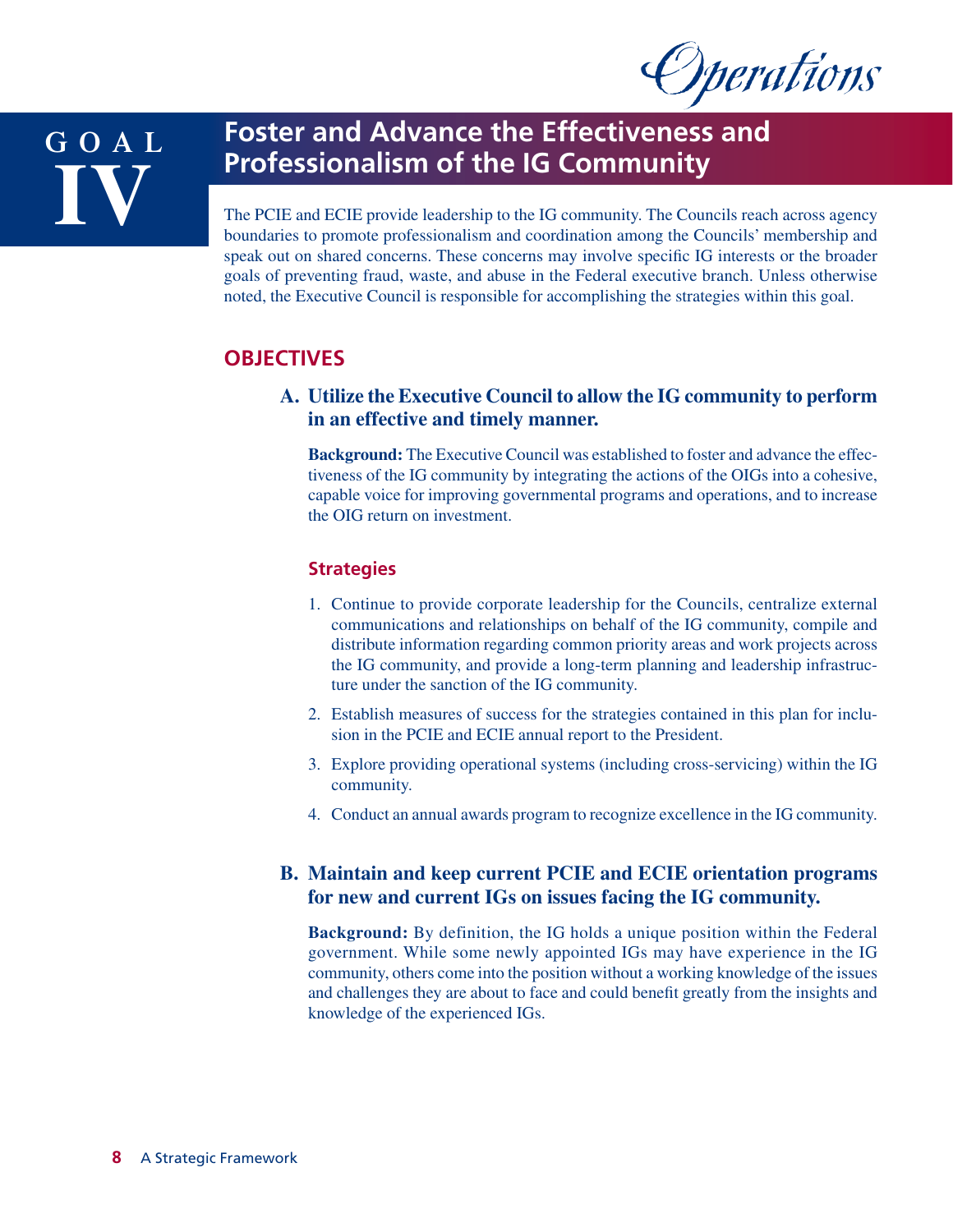#### **Strategies**

- 1. Update the IG orientation objectives annually. Involve White House personnel in orientations for presidentially appointed, Senate-confirmed IGs.
- 2. Encourage IGs to meet periodically to informally discuss management issues and problems facing IGs, share best practices, and participate in formal training opportunities and presentations on relevant and timely topics.

#### **C. Establish and maintain professional standards for OIG operations where needed.**

**Background:** Over the years, the PCIE and ECIE have developed standards to govern the activities of the IG community. To date, the community has professional standards to guide the conduct of its audits (as established in the Government Audit Standards), audit peer reviews, investigations, investigations peer reviews, and inspections and evaluations. In addition, to ensure that administrative allegations against IGs and certain senior staff members of the OIGs are appropriately and expeditiously investigated and resolved, the Integrity Committee was established to provide a means to investigate allegations against IGs or their senior staff.

- 1. With the standing committees, periodically assess existing standards and update them, as needed and appropriate. In addition, periodically assess the community's activities and develop standards, as needed, to govern these efforts.
- 2. Develop peer review schedules for the audit, investigation, and other functions, as appropriate, to ensure proper coverage and oversight.
- 3. Support and provide staff as required to enable the Integrity Committee to conduct necessary investigations.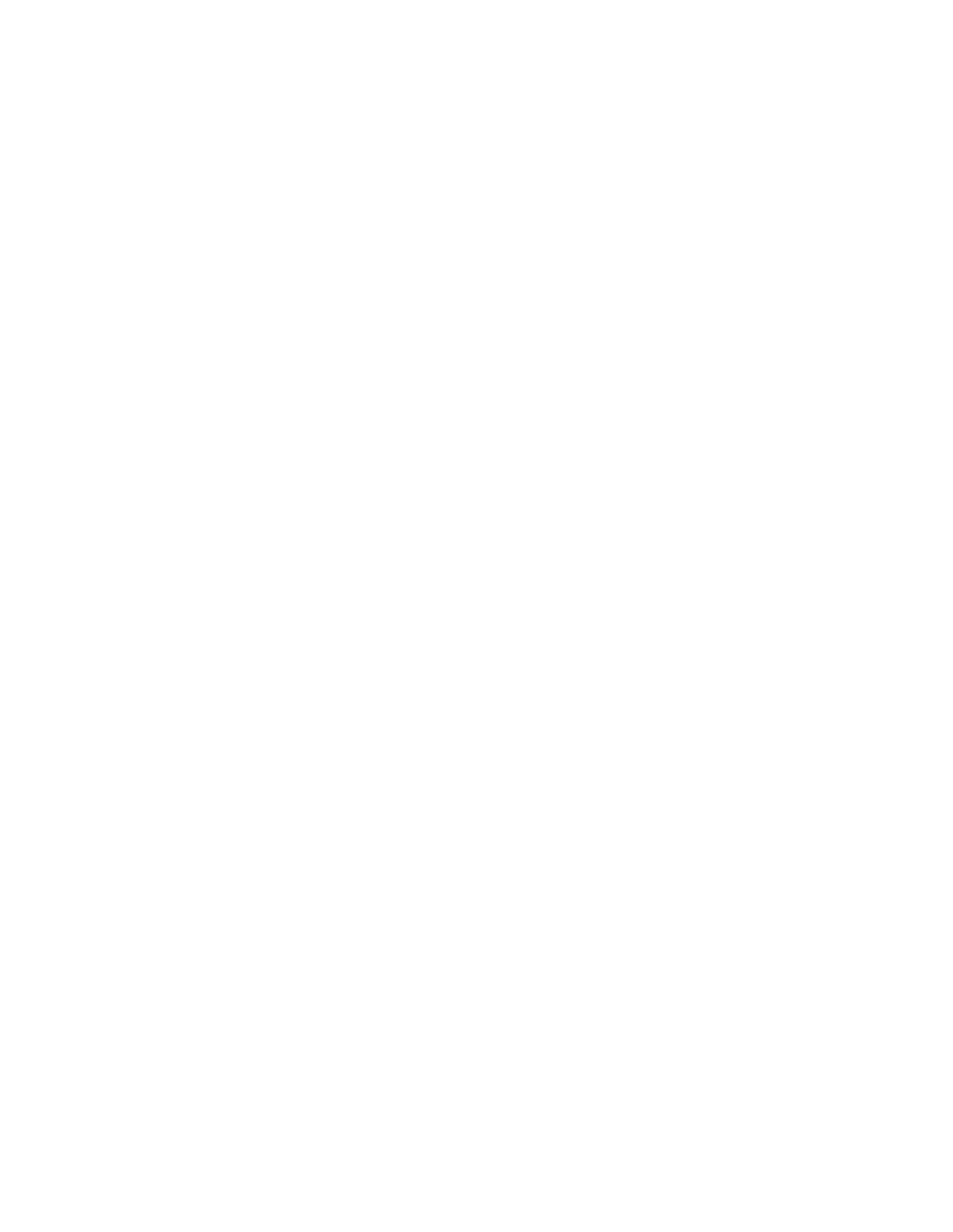#### **DEVELOPMENT OF THE STRATEGIC FRAMEWORK**

he PCIE and ECIE adopted its first *Strategic Framework* on May 29, 2001. Deputy IGs representing the IG community undertook the project of re-evaluating this original document and updating it to the conditions of today. The PCIE and ECIE members reviewed and adopted this updated *Strategic Framework*, as evidenced by the signatures to follow.  $\mathcal{G}$ 

In developing this framework, the Deputy IGs recognized that the IG community is directly or indirectly responsible to the President, the Congress, heads of Federal departments and agencies, state and local governments, and the public. Although fully confident that the goals, objectives, and strategies contained within would be accomplished, the PCIE and ECIE recognize that competing factors exist that may preclude the Councils from achieving these goals in a timely manner. Among these factors are the conflicting demands on individual OIG resources, the scope of requests by agency heads and the Congress, and mandatory agency programs and other requirements.

Further, the Deputy IGs considered that possible legislative changes to the IG Act could influence the organization of the Councils and goals, objectives, and strategies that this *Framework* sets out to accomplish. The PCIE and ECIE members will consider revising the *Framework* should legislation amending the IG Act ultimately pass.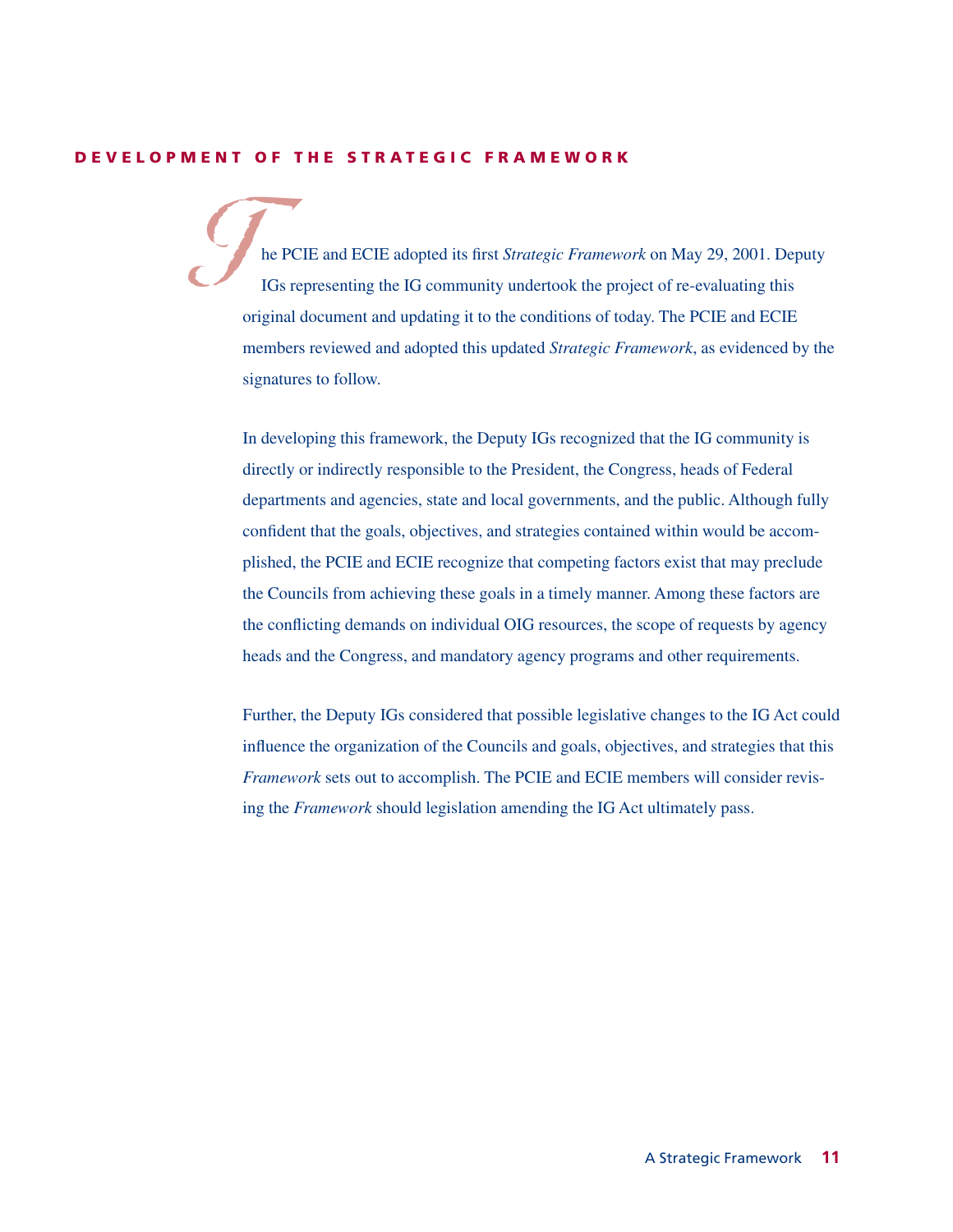#### **PRESIDENT'S COUNCIL ON INTEGRITY AND EFFICIENCY**

The undersigned members of the President's Council on Integrity and Efficiency support and endorse the strategic planning document, *A Strategic Framework*, dated December 14, 2004.

James R. Ellis

**J**ames R. Ebbitt, Acting Inspector General John Helgerson, Inspector General Agency for International Development Central Intelligence Agency

air

Carol Bates, Acting Inspector General Phyllis Fong, Inspector General Corporation for National and Community Department of Agriculture **Service** 

Inie E. Frazier, Inspector General **July 2018** Joseph E. Schmitz, Inspector General

 $D$ er department of Commerce  $\overline{D}$  Department of Defense

Department of Education Department of Energy

Department of Health and Human Services Department of Homeland Security

Kenneth M. Donohue, Inspector General Earl E. Devaney, Inspector General Department of Housing and Urban Department of the Interior Development

Department of Justice Department of Labor

Cameron R. Hume, Acting Inspector General (Kenneth M. Mead, Inspector General Department of State and Broadcasting Department of Transportation Board of Governors

John P. Higgins, Inspector General Gregory H. Friedman, Inspector General

Ruhard L. Skinner

Daniel Levinson, Acting Inspector General Richard L. Skinner, Acting Inspector General

ordon S. Stelde

Glenn A. Fine, Inspector General Gordon S. Heddell, Inspector General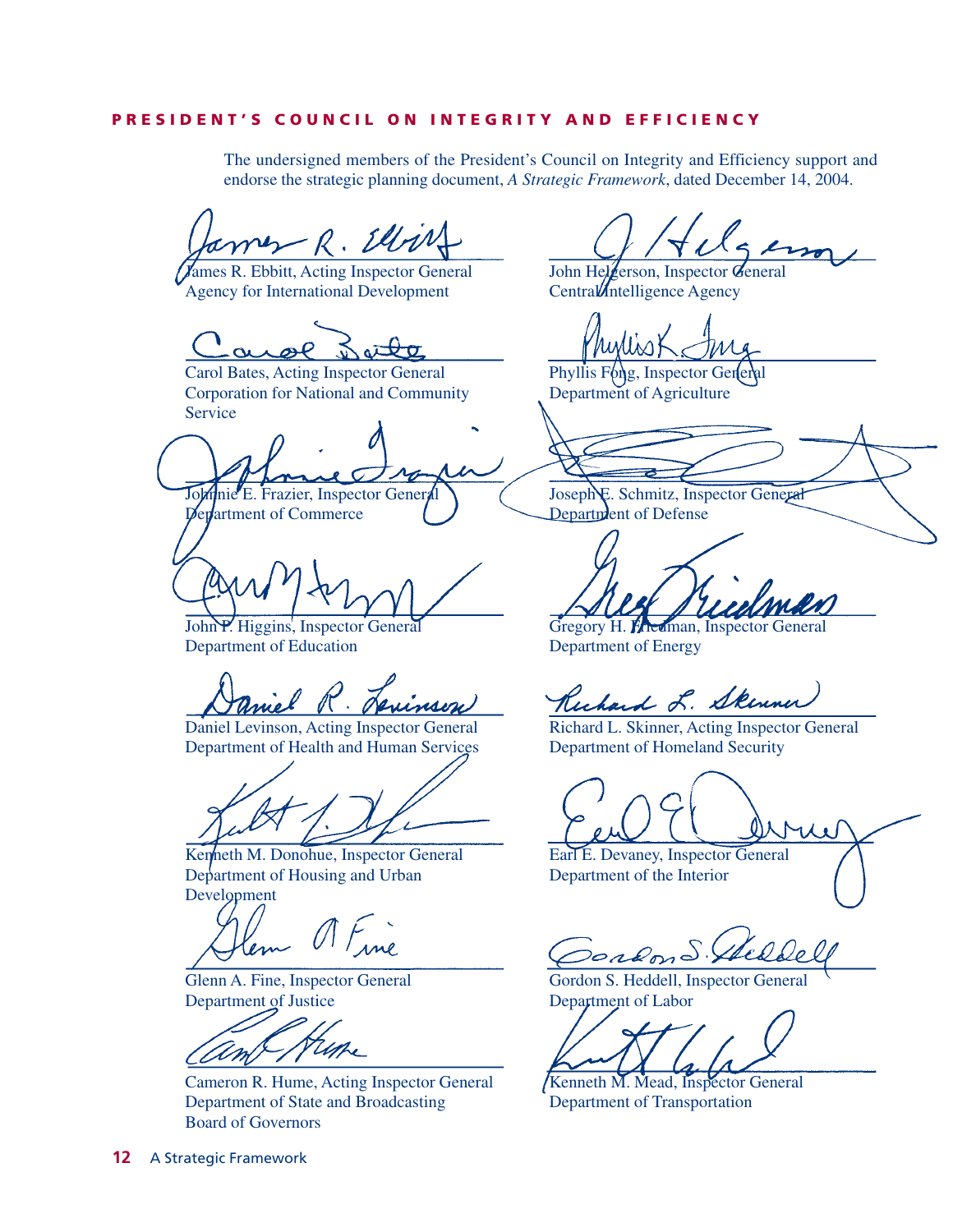handel

Department of the Treasury Department of Veterans Affairs

Environmental Protection Agency  $\overline{V}$  Federal Bureau of Investigation

Gaston L. Gianni, Jr., Inspector General Daniel Levinson, Inspector General Federal Deposit Insurance Corporation General Services Administration

 $\sqrt{2}$  ()  $\sqrt{2}$ 

National Aeronautics and Space Nuclear Regulatory Commission Administration

Na

Office of Personnel Management

Social Security Administration Tennessee Valley Authority

**AAME** 

J. Russell George, Inspector General Treasury Inspector General for Tax Administration

\* These officials are also members of the ECIE.

Dennis S. Schindel, Acting Inspector General Richard J. Griffin, Inspector General

Nikki L. Tinsley, Inspector General () Christopher Swecker, Assistant Director\*

I see

Robert W. Cobb, Inspector General Hubert T. Bell, Inspector General

Marilyn Glynt, Acting Director Patrick E. McFarland, Inspector General Office of Government Ethics Office of Personnel Management

Dan Blair, Deputy Director\* Martin J. Dickman, Inspector General Office of Personnel Management Railroad Retirement Board

Scott Bloch, Special Counsel\* Harold Damelin, Inspector General Office of Special Counsel Small Business Administration

**ODRA** 

Patrick O'Carroll, Inspector General / Richard Moore, Inspector General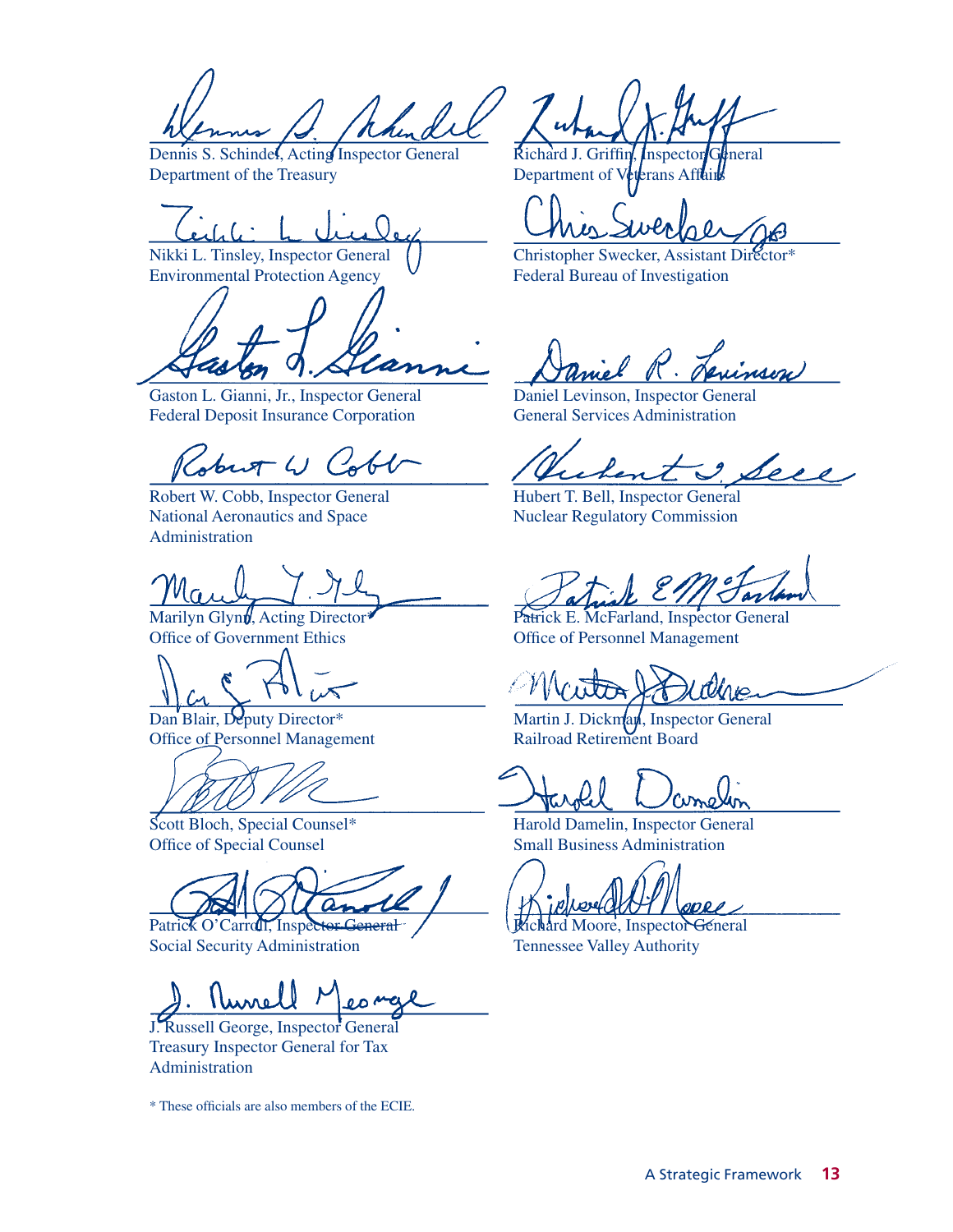#### **EXECUTIVE COUNCIL ON INTEGRITY AND EFFICIENCY**

The undersigned members of the Executive Council on Integrity and Efficiency support and endorse the strategic planning document, *A Strategic Framework*, dated December 14, 2004.

5 Www.way

Fred E. Weiderhold, Jr., Inspector General Clifford H. Jennings, Inspector General AMTRAK Appalachian Regional Commission

Commodity Futures Frading Commission Consumer Product Safety Commission

Kenneth Konz, Inspector General Aletha L. Brown, Inspector General

mn

Lynne A. McFarland, Inspector General Edward Kelley, Inspector General Federal Election Commission<br>
Federal Housing Finance Board

incine Piek

Federal Labor Relations Authority Federal Maritime Commission

Federal Reserve Board Federal Trade Commission

Gregory A. Brower, Inspector General Kirt West, Inspector General Government Printing Office Legal Services Corporation

A. Roy Lavik, Inspector General Christopher W. Dentel, Inspector General

Corporation for Public Broadcasting Equal Employment Opportunity Commission

Stephen G. Smith, Inspector General H. Walker Feaster, III, Inspector General Farm Credit Administration Federal Communications Commission

Francine C. Eichler, Inspector General Tony P. Kominoth, Inspector General

red

Barry R. Snyder, Inspector General Frederick J. Zirkel, Inspector General